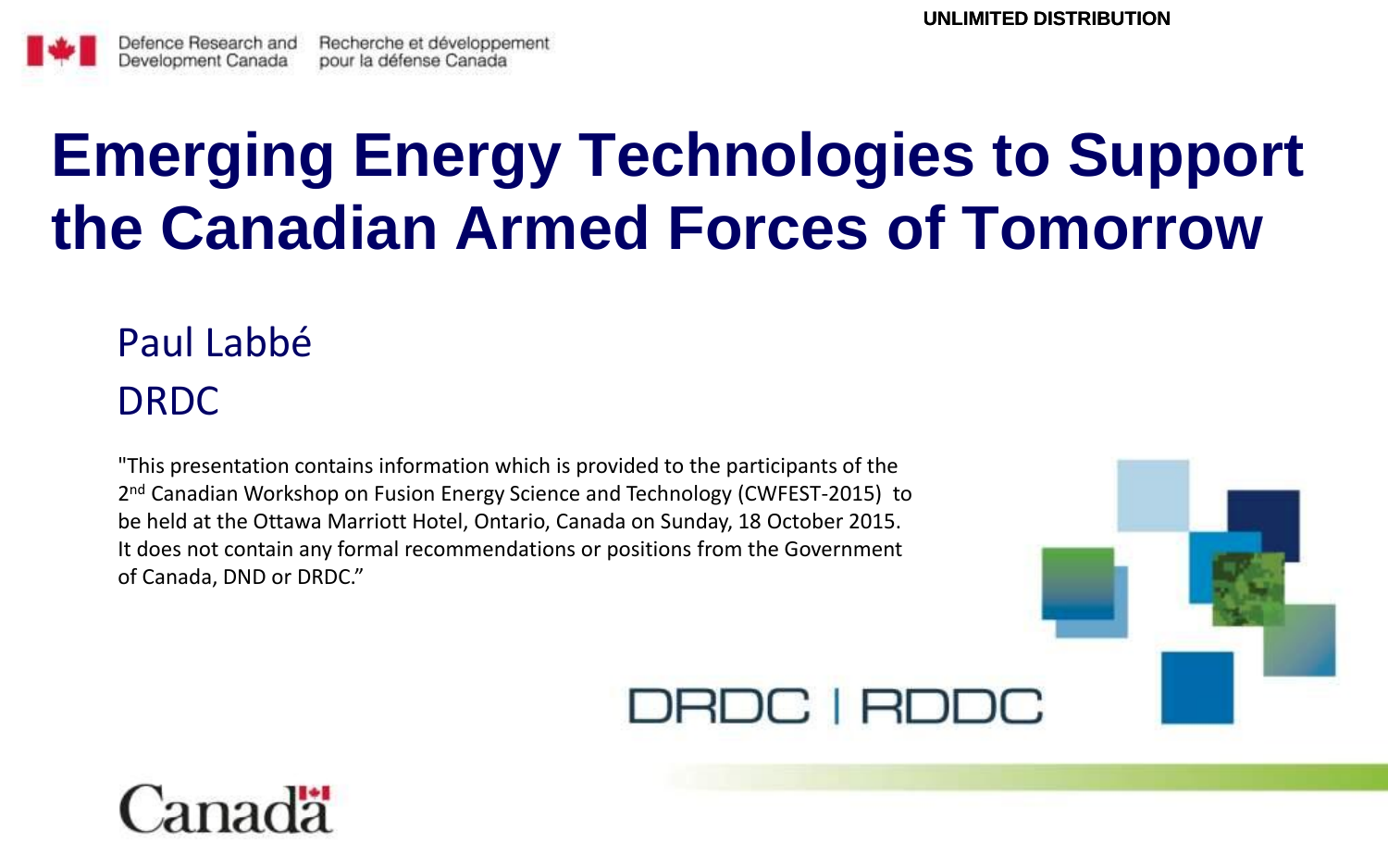### **Overview**

 Big challenge: operational energy costs, logistic tail Examples of future energy technologies Some energy technologies enabled by nanotechnologies Improved conductance and potential energy system impact Examples of possible sustainable future energy systems EmDrive versus classical Photon RocketPower New nuclear technology devices Some POCs

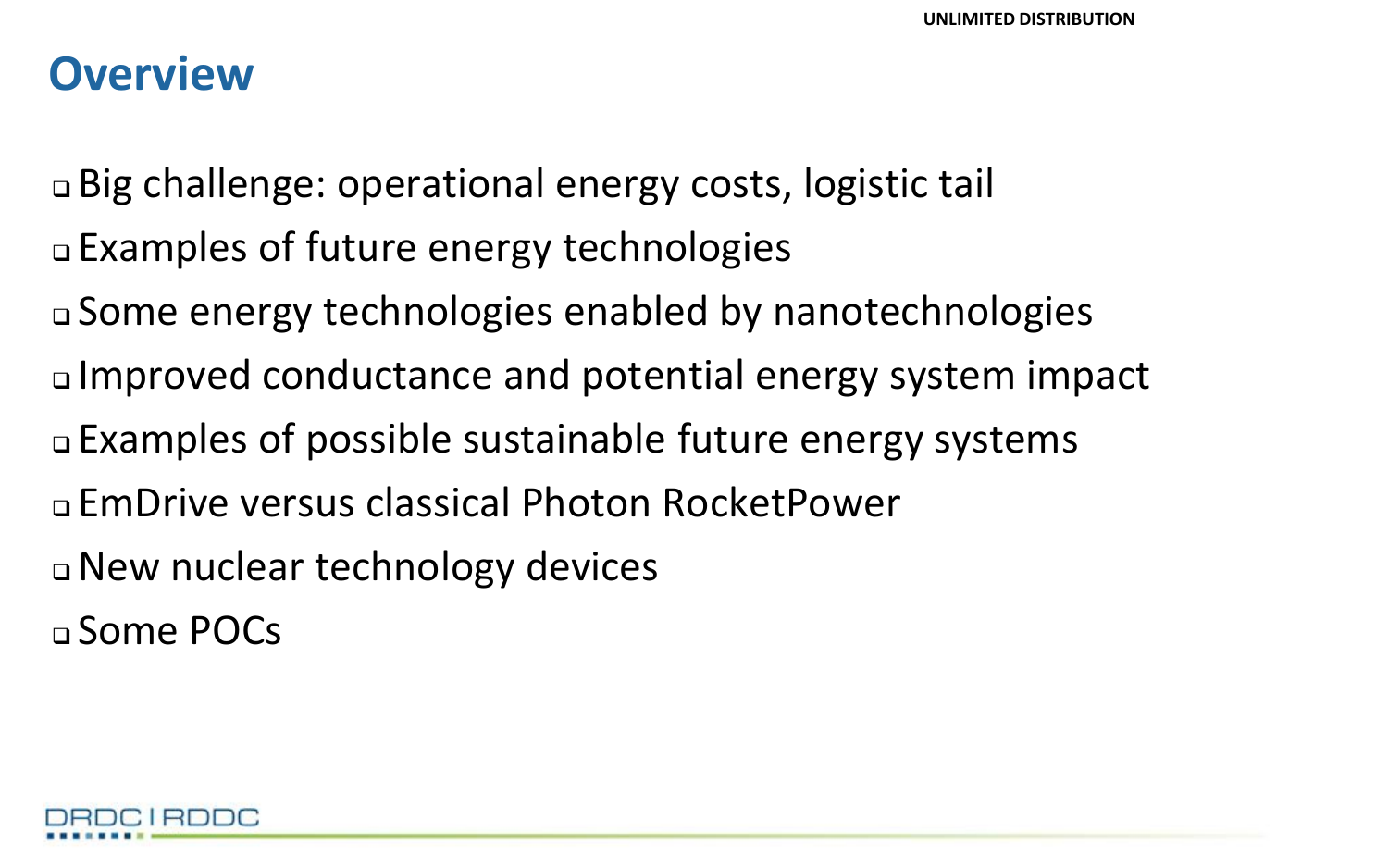# **Big challenge: operational energy costs, logistic tail**

- One aspect is the fully burdened cost of energy (FBCE) in a theatre of operations where opposing forces disrupt fuel supply chain or in a difficult to access location such as CFS Alert.
- A recent energy audit of CFS Alert reveals that the cost of fuel is about five times as much as the bulk price negotiated across Canada for the CAF. The fuel at CFS Alert needs to be airlifted out of the US Base Thule in Greenland.
- For operations in the Middle East, fuel delivered by convoys is often disrupted by opposing forces. Here are some DoD examples of FBCE costs: "The Defense Logistics Agency buys military fuel for \$2.82 per gallon. But that same fuel can cost \$13 if it's shipped by ground to a forward-deployed location, during peacetime. If it's transferred in-flight from a refueling airplane to another aircraft, the gas is \$42. If troops are in hostile areas, prices can range from \$100 to \$600 for "in theater" delivery. The Army estimated fuel can cost up to \$400 a gallon if the only way to ship it is via helicopters."

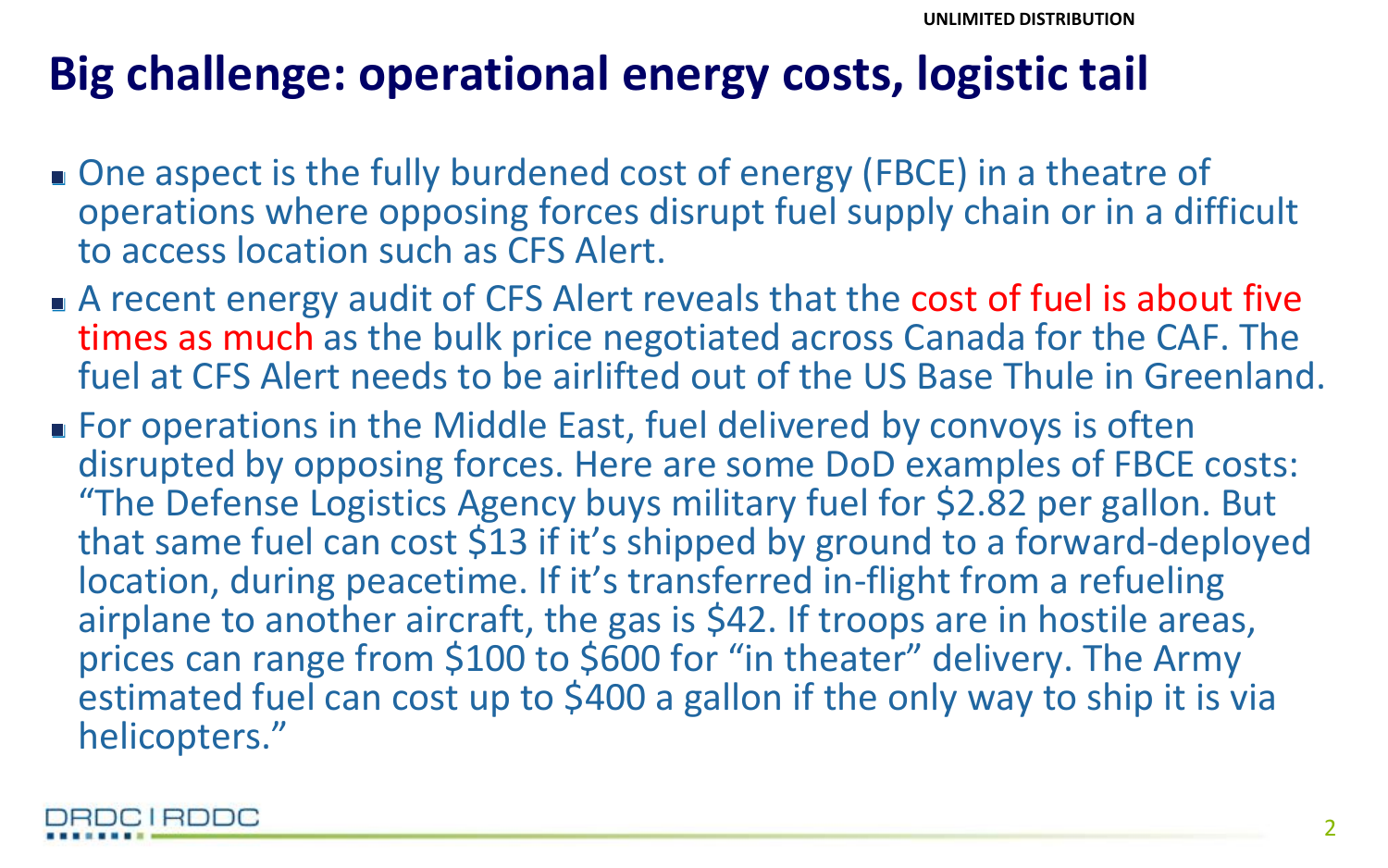### **Can we avoid having to transport and store fuel for months?**

- High energy density sources
- Indigenous (local) renewable energy
- **In situ fuel production**
- Reduce energy demand
- **Increase system efficiency**
- **Recycle resources**
- Recuperate energy wastes

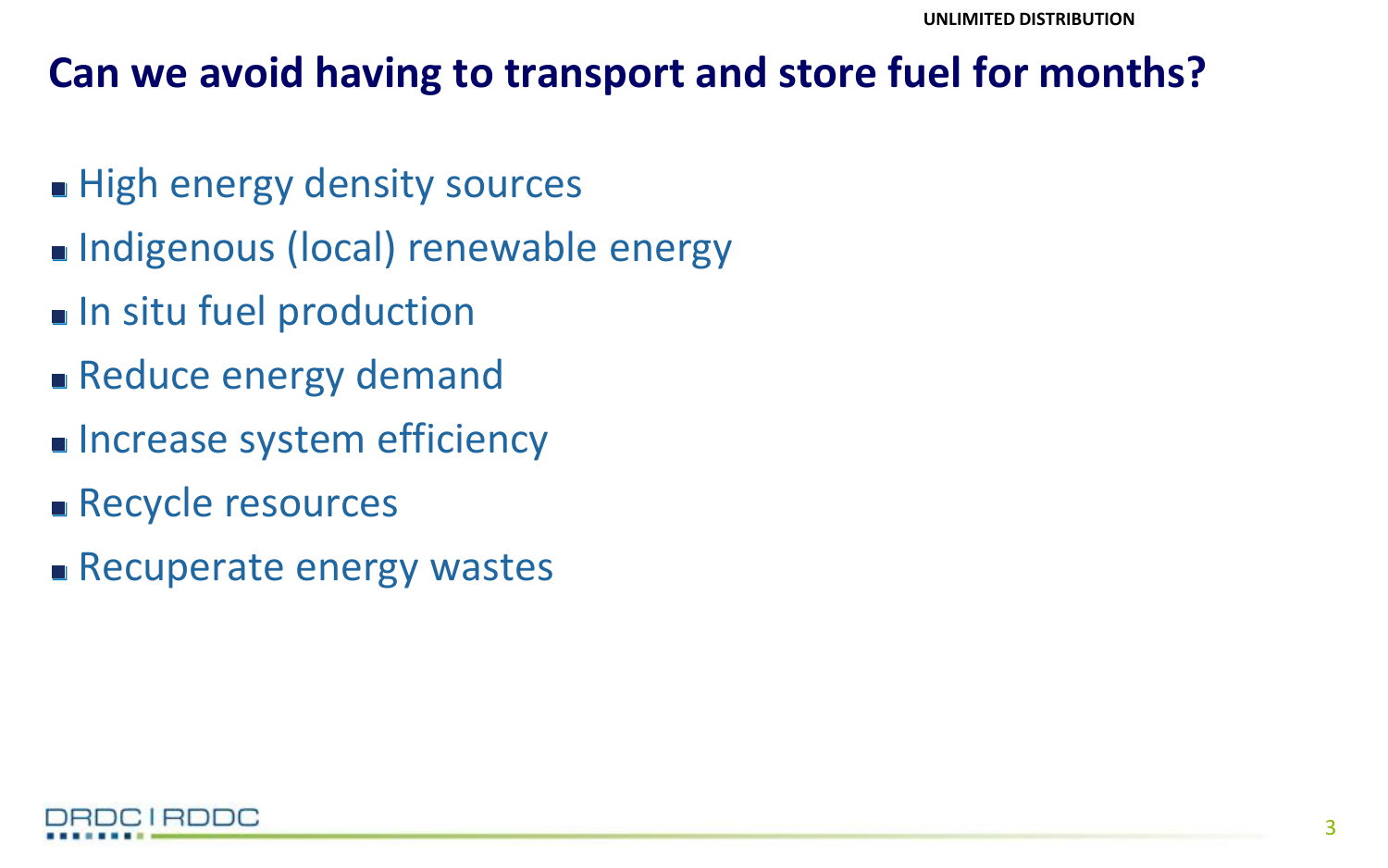# **Examples of energy systems enabling technologies**

### In situ hydrogen production:

- Direct solar to  $H<sub>2</sub>$  or via electricity (PVs)
- Using radiation-free nuclear technologies, e.g., SHT and E-Cat SHT: Solar Hydrogen Trends, Inc.
- Producing electricity with radiation-free nuclear sources, fuel cells...
- Increase efficiency of powered amenities and capabilities
- **Condensing water vapor to recuperate heat and water**
- Using heat pumps for cooling and heating
- **Increase conductance using nanotechnology**
- **Reduce loss in wiring and devices**
- Others? **For more examples see "Evidence base for the development of an enduring DND/CAF Operational Energy Strategy (DOES): Expressing Canadian values through defence operational energy stewardship here and abroad"**: [http://cradpdf.drdc-rddc.gc.ca/PDFS/unc189/p800726\\_A1b.pdf](http://cradpdf.drdc-rddc.gc.ca/PDFS/unc189/p800726_A1b.pdf) CIRDDC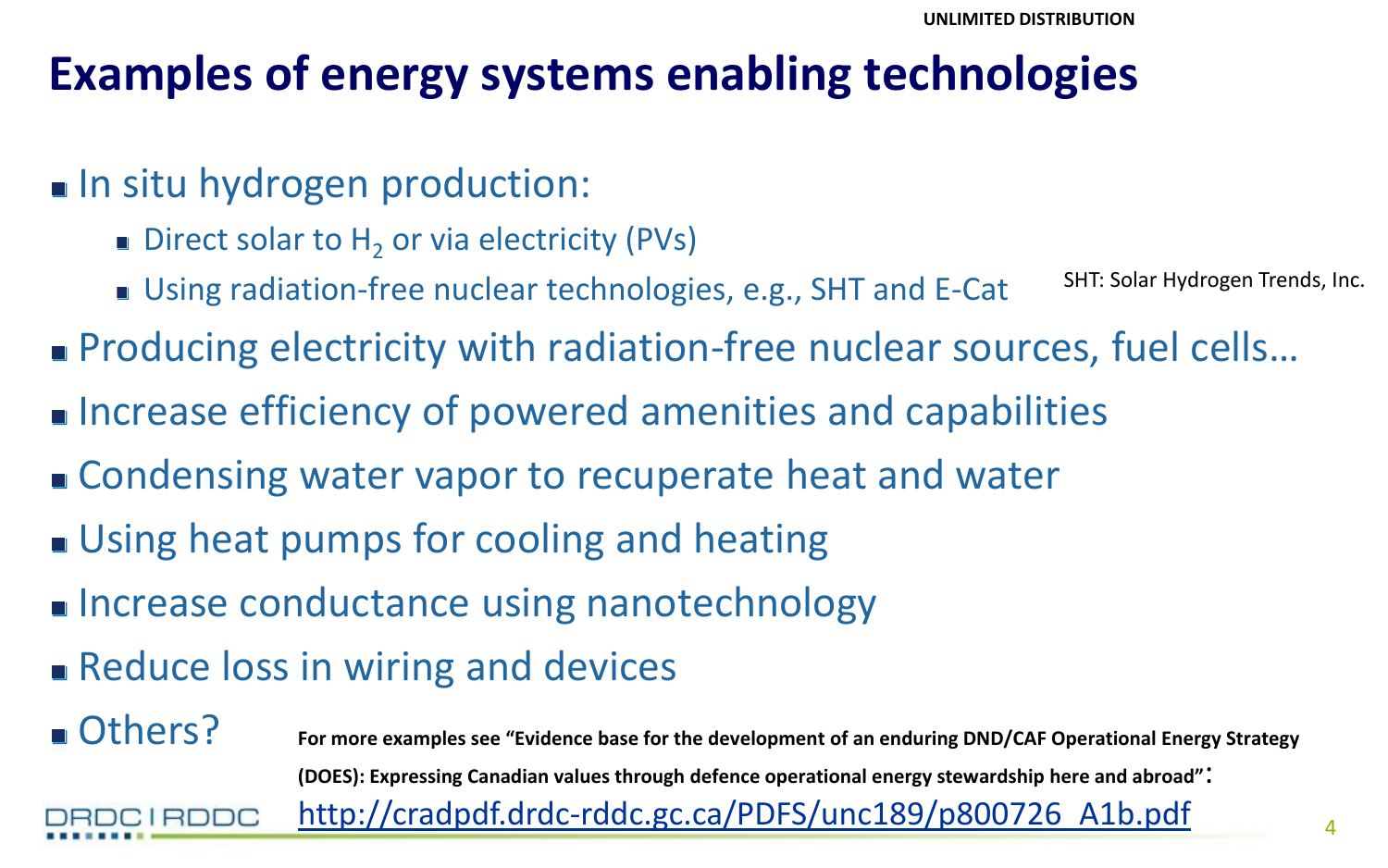### **Increase conductance and flexibility using nanotechnologies**

- **Electrically conducting fibers that can be reversibly stretched to over 14 times** their initial length and whose electrical conductivity increases 200-fold when stretched. Fibers and cables derived from the invention might one day be used as interconnects for super-elastic electronic circuits; robots and exoskeletons having great reach; morphing aircraft; giant-range strain sensors; failure-free pacemaker leads; and super-stretchy charger cords for electronic devices.
- Wearable energy-dense and power-dense supercapacitor yarns enabled by scalable graphene–metallic textile composite electrodes: <http://www.ncbi.nlm.nih.gov/pmc/articles/PMC4490556/>
- **Printable elastic conductors with a high conductivity for electronic textile** applications (using nanoparticle-based inks): [http://www.nature.com/ncomms/2015/150625/ncomms8461/full/ncomms8461.](http://www.nature.com/ncomms/2015/150625/ncomms8461/full/ncomms8461.html) [html](http://www.nature.com/ncomms/2015/150625/ncomms8461/full/ncomms8461.html)
- In theory, metallic nanotubes can carry an electric current density of  $4 \times$ 10<sup>9</sup> A/cm<sup>2</sup>, which is more than 1,000 times greater than those of metals such as [copper,](https://en.wikipedia.org/wiki/Copper) where for copper interconnects current densities are limited by [electromigration.](https://en.wikipedia.org/wiki/Electromigration) Hong, Seunghun; Myung, S (2007). "Nanotube Electronics: A flexible approach to mobility". Ref.: Nature Nanotechnology 2 (4): 207–208. [https://en.wikipedia.org/wiki/Carbon\\_nanotube](https://en.wikipedia.org/wiki/Carbon_nanotube)

BDC I BDDC



[http://www.utdallas.edu/news/2015/](http://www.utdallas.edu/news/2015/7/23-31627_Scientists-Stretch-Electrically-Conducting-Fibers-_story-wide.html?WT.mc_id=NewsHomePageCenterColumn) [7/23-31627\\_Scientists-Stretch-](http://www.utdallas.edu/news/2015/7/23-31627_Scientists-Stretch-Electrically-Conducting-Fibers-_story-wide.html?WT.mc_id=NewsHomePageCenterColumn)[Electrically-Conducting-Fibers-\\_story](http://www.utdallas.edu/news/2015/7/23-31627_Scientists-Stretch-Electrically-Conducting-Fibers-_story-wide.html?WT.mc_id=NewsHomePageCenterColumn)[wide.html?WT.mc\\_id=NewsHomePag](http://www.utdallas.edu/news/2015/7/23-31627_Scientists-Stretch-Electrically-Conducting-Fibers-_story-wide.html?WT.mc_id=NewsHomePageCenterColumn) [eCenterColumn](http://www.utdallas.edu/news/2015/7/23-31627_Scientists-Stretch-Electrically-Conducting-Fibers-_story-wide.html?WT.mc_id=NewsHomePageCenterColumn)

Having the wiring, electronics and energy storage integrated in a uniform provides a net advantage for the dismounted soldier of the future.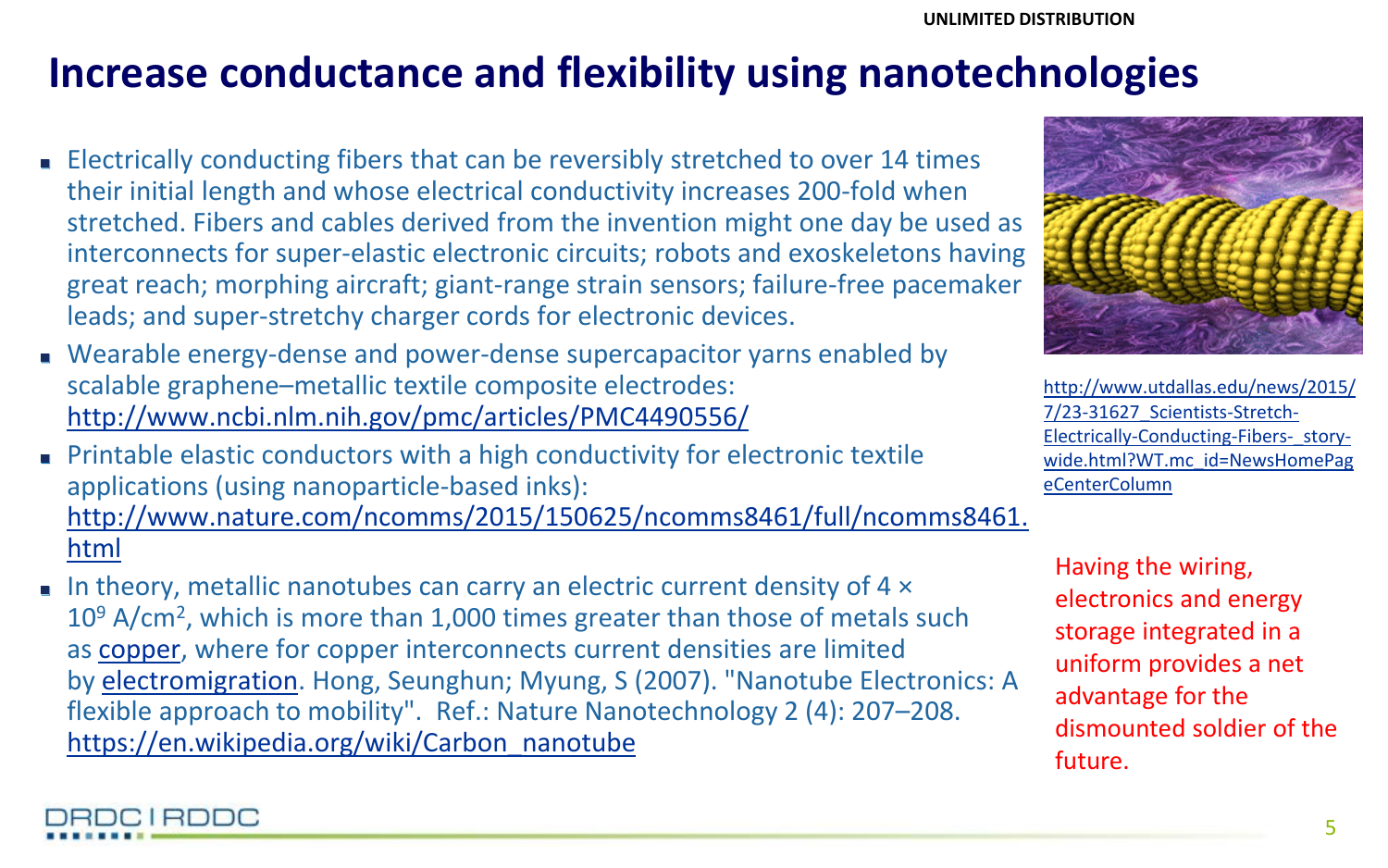#### **UNLIMITED DISTRIBUTION**

# **Example of a technology that does not disperse matters**

**(no fuel behind, no contrails)** 

- **For space travel:** EmDrive
- **The only difference** between EmDrive and a classical Photon Rocket, is that no particles get out.
- **EmDrive is said to be a** thousand times more efficient than a Photon Rocket.



The EmDrive created by Shawyer's space company Satellite Propulsion Research Ltd (Roger Shawyer, Satellite Propulsion Research Ltd)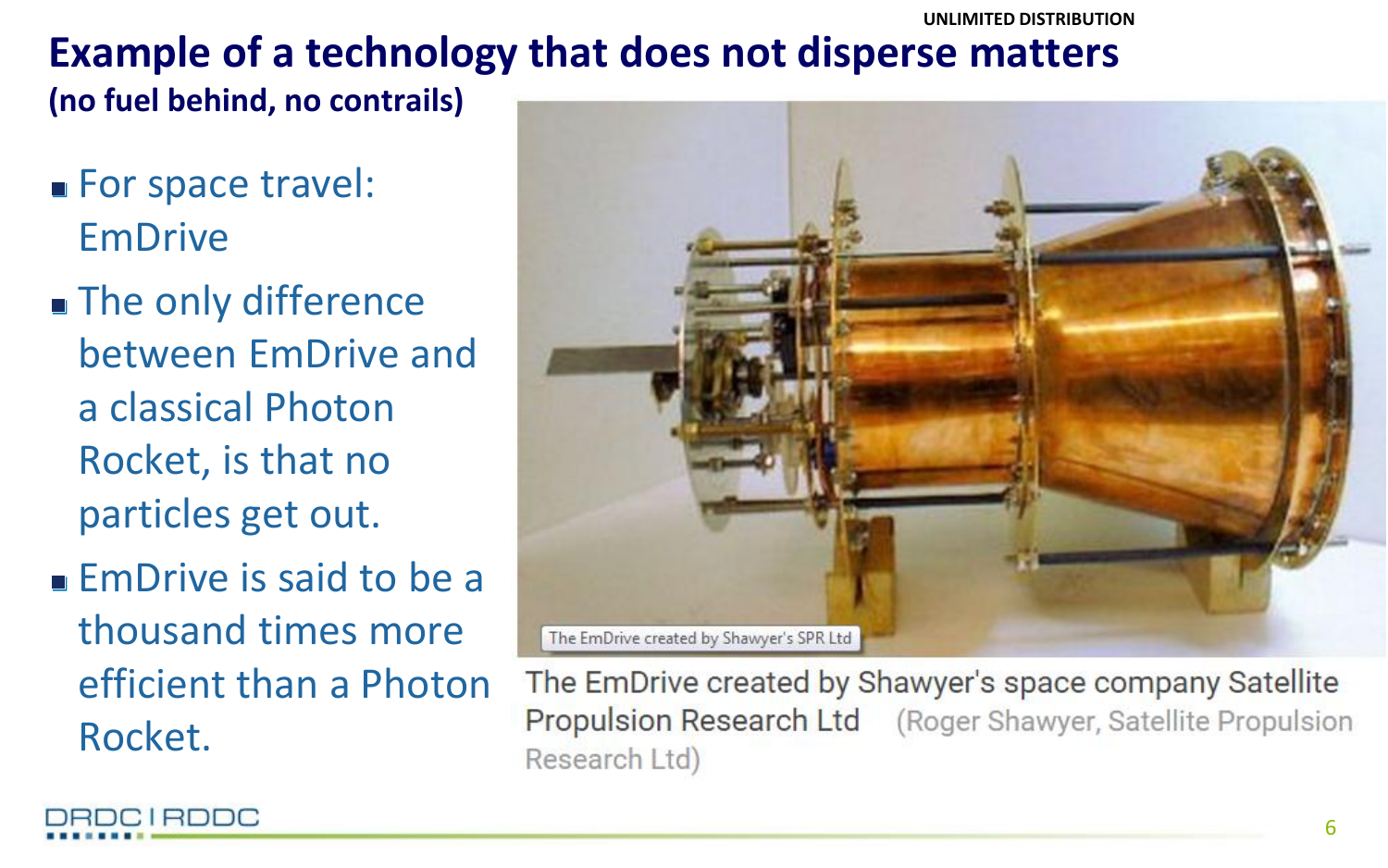# **EmDrive by Shawyer's Satellite Propulsion Research Ltd.**

#### **Nasa says it works when tested in a vacuum**

- The researchers explain that the reason why Shawyer's EmDrive models and EmDrive experiments carried out by Chinese researchers had been criticised in the past was because none of the tests had been carried out in a vacuum.
- Physics says particles in the quantum vacuum cannot be ionised, so therefore you cannot push against it, but Nasa says Shawyer's theory does indeed work.
- "Nasa has successfully tested their EmDrive in a hard vacuum the first time any organisation has reported such a successful test. To this end, Nasa Eagleworks has now nullified the prevailing hypothesis that thrust measurements were due to thermal convection," the researchers wrote.
- Nasa says its researchers joined forces with a large community of enthusiasts, engineers, and scientists on several continents to discuss EmDrive theories on the NasaSpaceflight.com EmDrive forum, and "despite considerable effort within the NasaSpaceflight.com forum to dismiss the reported thrust as an artefact, the EmDrive results have yet to be falsified".
- At least now Shawyer's work is being validated and he continues to work on a souped-up [second generation](http://vimeo.com/channels/Emdrive)  [version of the EmDrive](http://vimeo.com/channels/Emdrive) that uses super conductors and an asymmetrical cavity to increase the thrust by up to five orders of magnitude.
- The space industry doesn't want to know about it as it's very disruptive. If the customer will spend hundreds of millions of dollars on launching a satellite, why would you want to make something that could do it cheaper?
- "This technology is a quantum leap it would enable vertical take-off and landing for airplanes, it's quiet and it uses liquid hydrogen as a fuel, so it's green too."

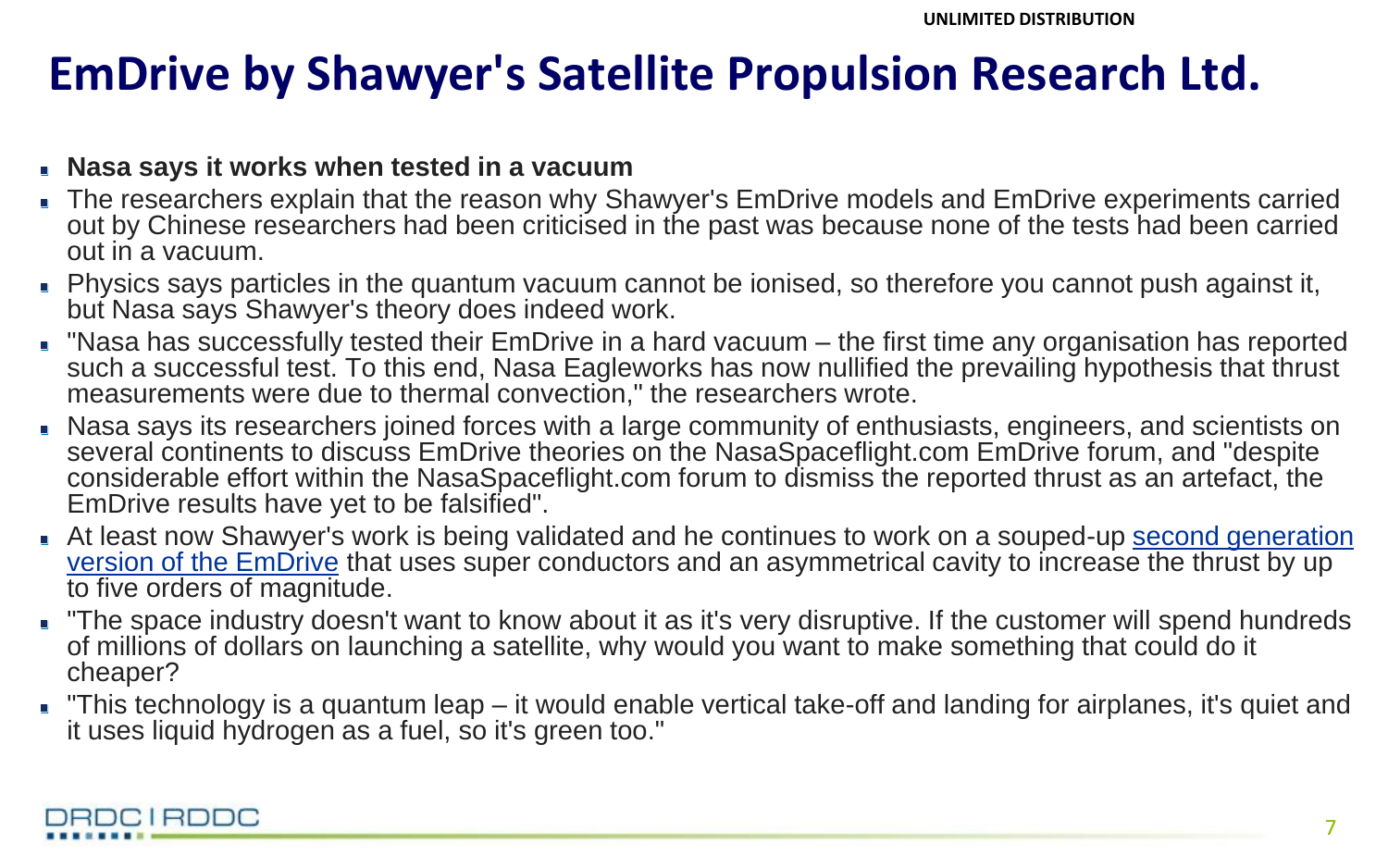### **So we can avoid having to transport and store fuel for months!**

- For space use a radiation-free nuclear energy source to power the EmDrive (it does not directly use a fuel or pushes particles behind)!
- For applications in our atmosphere with oxygen, what about using nuclear energy to produce fuel/hydrogen to a fuel cell that generates electricity to power electrical motors to propel a platform (main drive for ship, truck or airplane). Here the initial water is recycled.

### **Challenges include:**

- **Producing nuclear energy with minimal radiation**
- **No high risk waste**
- No atomic and radioactive material proliferation

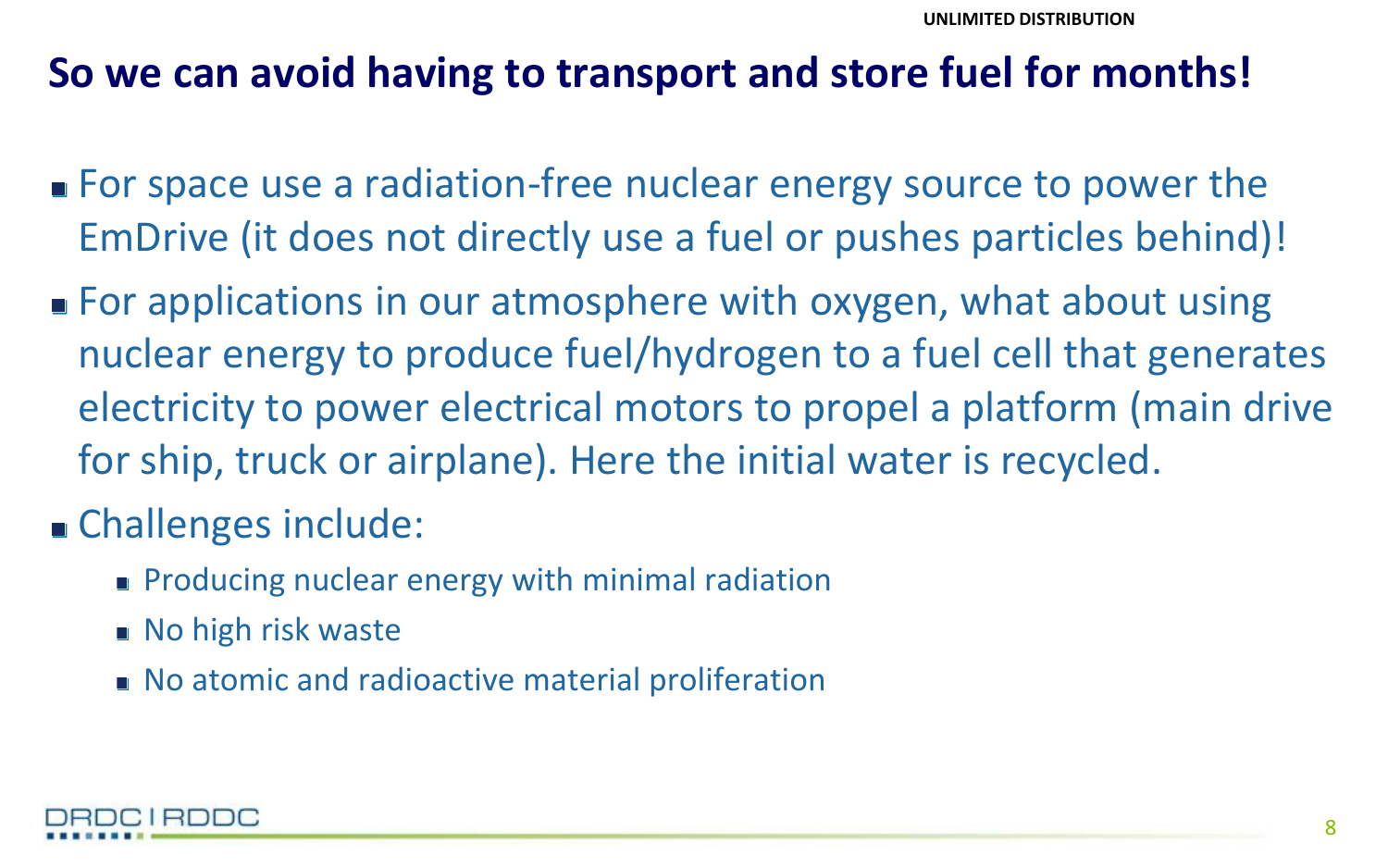# **Hydrogen power plant for off-grid applications**



9 **wind and geothermal or new emerging energy technologies where available and suitable. \* The LENR/solar energy source could be combined with (or replaced by) small hydro,**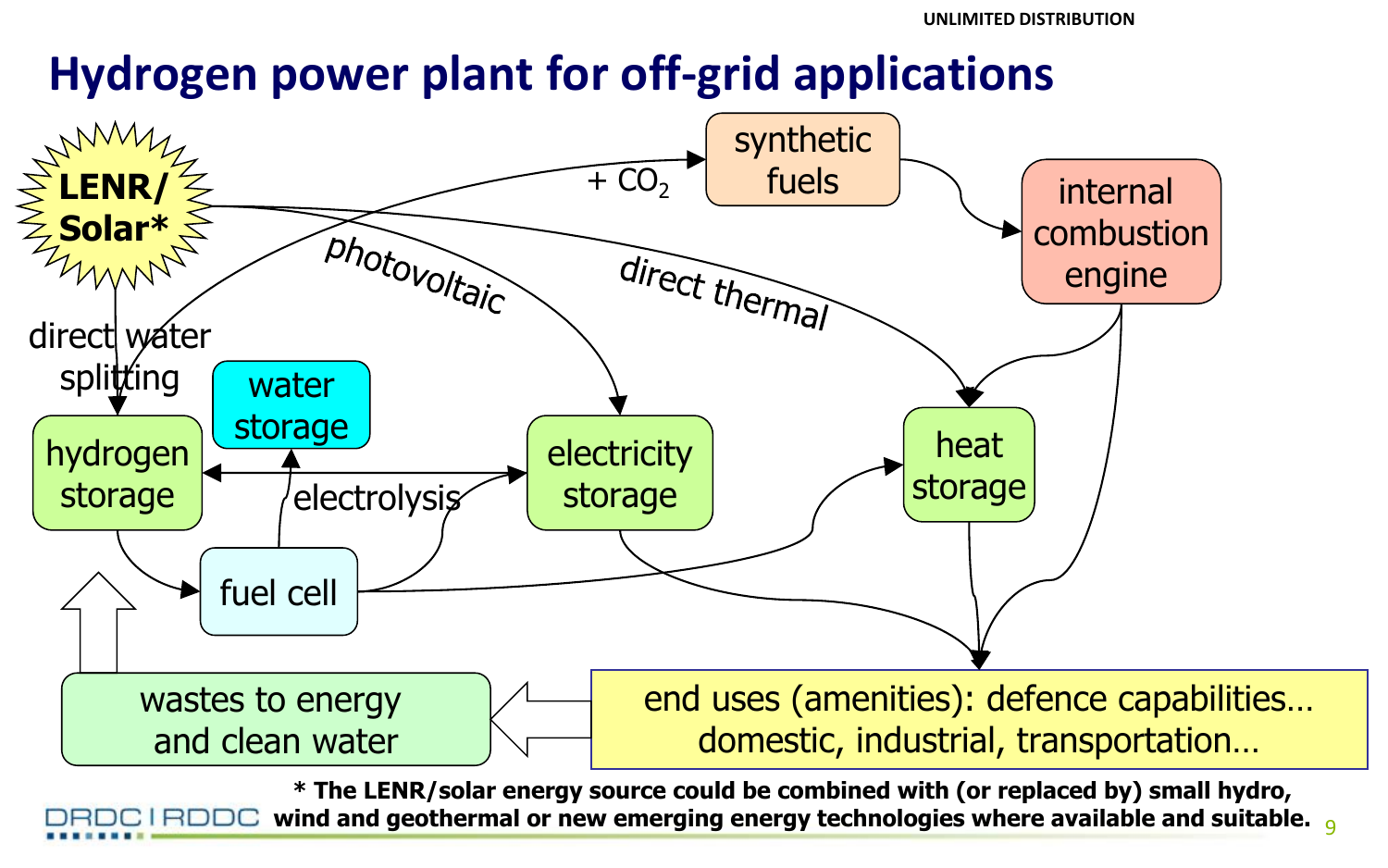### **Lockheed Martin claims sustainable fusion is within its grasp**

- **Example 2 Lockheed Martin's Skunk Works claims the ability to** generate cheap energy from nuclear fusion with little waste or global warming is within its grasp.
- $\blacksquare$  Imagine a source of electrical power that uses water for fuel, produces by products that are totally safe and releases no air pollution.
- Then imagine that once it's up and running, it'll be so portable that an entire power plant could fit into the cargo hold of an airplane. Now, imagine that it'll be running in prototype form in five years and operating commercially in ten.
- **The heat energy created using this compact fusion** reactor will drive turbine generators by replacing the combustion chambers with simple heat exchangers. In turn, the turbines will then generate electricity or the propulsive power for a number of applications.

DRDC I RDDC



[http://www.eweek.com/news/loc](http://www.eweek.com/news/lockheed-martin-claims-sustainable-fusion-is-within-its-grasp.html) [kheed-martin-claims-sustainable](http://www.eweek.com/news/lockheed-martin-claims-sustainable-fusion-is-within-its-grasp.html)[fusion-is-within-its-grasp.html](http://www.eweek.com/news/lockheed-martin-claims-sustainable-fusion-is-within-its-grasp.html)

[http://www.lockheedmartin](http://www.lockheedmartin.com/us/products/compact-fusion.html) [.com/us/products/compact](http://www.lockheedmartin.com/us/products/compact-fusion.html)[fusion.html](http://www.lockheedmartin.com/us/products/compact-fusion.html)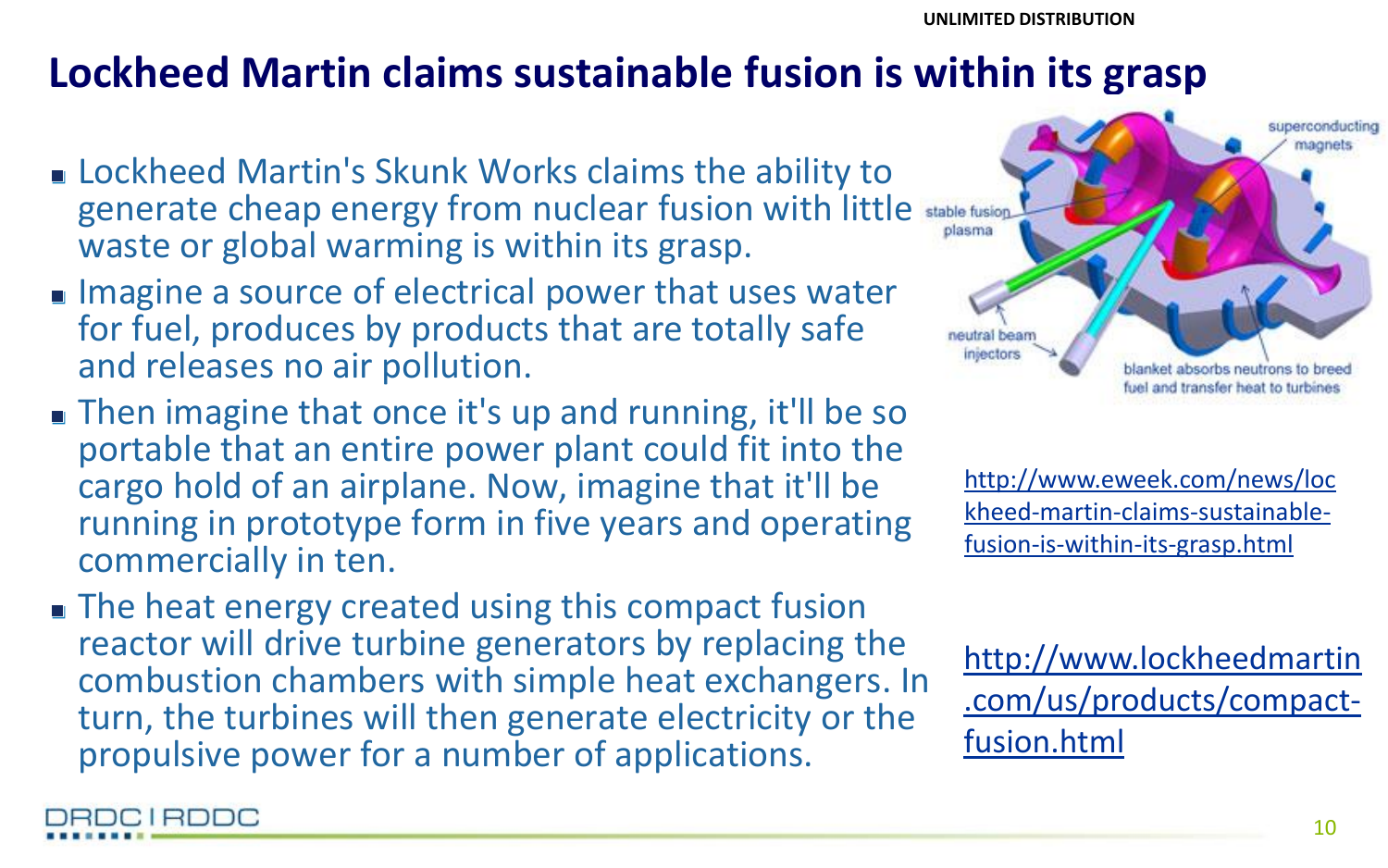### **E-Cat**

- **Recent results from the third party independent E-Cat trials showed exceptional energy densities.** When including internal plus external components the volumetric energy density observed was (3.6 104  $\pm$  12%) MJ/L and the gravimetric energy density was (1.3 104  $\pm$  10%) MJ/kg. The energy densities of gasoline are 32.4 MJ/L and 44.4 MJ/kg respectively. So the E-Cat is thousand times more volumetric energy dense and 293 times more gravimetric energy dense than gasoline.
- The conservative E-Cat gravimetric power density was (4.7  $103 \pm 10$ %) W/kg. Jet engines of Boeing 747 and Airbus A300 offer a power density 5.67 kw/kg. So the E-Cat is almost as gravimetric power dense as these jet engines. Wärtsilä RTA96-C 14-cylinder two-stroke turbo diesel engines display 0.03 kW/kg. So the E-Cat is 100 times more gravimetric power dense than these ship engines.
- The E-Cat fuel weight of the charge was 1 g. It delivered the following thermal energy density and power density: (1.6 106  $\pm$  10%) Wh/kg or (5.8 106  $\pm$  1 0%) MJ/kg, and (2.1 106  $\pm$  10%) W/kg. These results place the E-Cat beyond any conventional source of energy. It is close to the energy densities of nuclear sources, such as U235, but it is lower than the latter by at least one order of magnitude.
- Currently running a 350-day demonstration.
- E-Cat X to be even more powerful.

Potentially enough energy and power to make EmDrives and other drives to work for months without the need of refuelling.

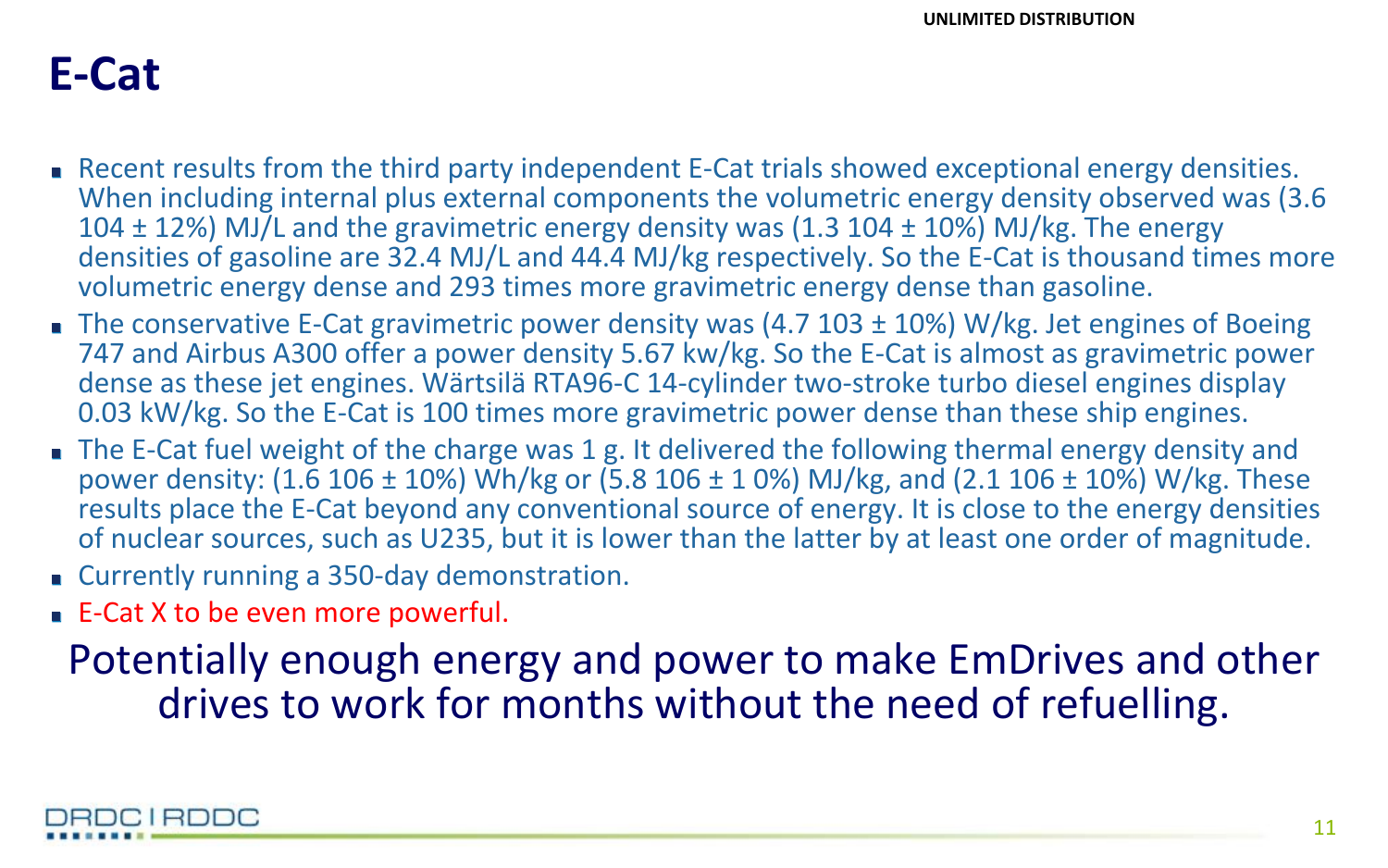# **Summary of what is labelled "new nuclear technologies"**

- The following chart provides the order of magnitudes of what new nuclear technologies may bring to our spectrum of options for future energy sources. It includes LENR and another possibility reported under 'in situ fuel production' as follows: The high rates of hydrogen production as claimed by Solar Hydrogen Trends (SHT) were confirmed by third party measurements (209 kL/h for 415 Wh, that generating hydrogen at an equivalent of 626 kWh, or a COP of 1500). The size and weight of tested devices were small, similar to LENR ones. So both LENR and SHT devices are in the bubble labelled 'New nuclear technologies' in the chart. This is enough energy to power large aircraft such as a 747 or C17 when the technology becomes commercially viable.
- The other contender of high energy density source is the compact fusion reactor (CFR) by Lockheed Martin which targets prototypes in five years and commercialisation in ten years. But we don't have any trial result data.
- **NASA considers such options for their LENR aircraft.**
- As shown in the chart, LENR and SHT stacks up against electrochemical devices, chemical reactions, nuclear fission plants, fusion and renewables.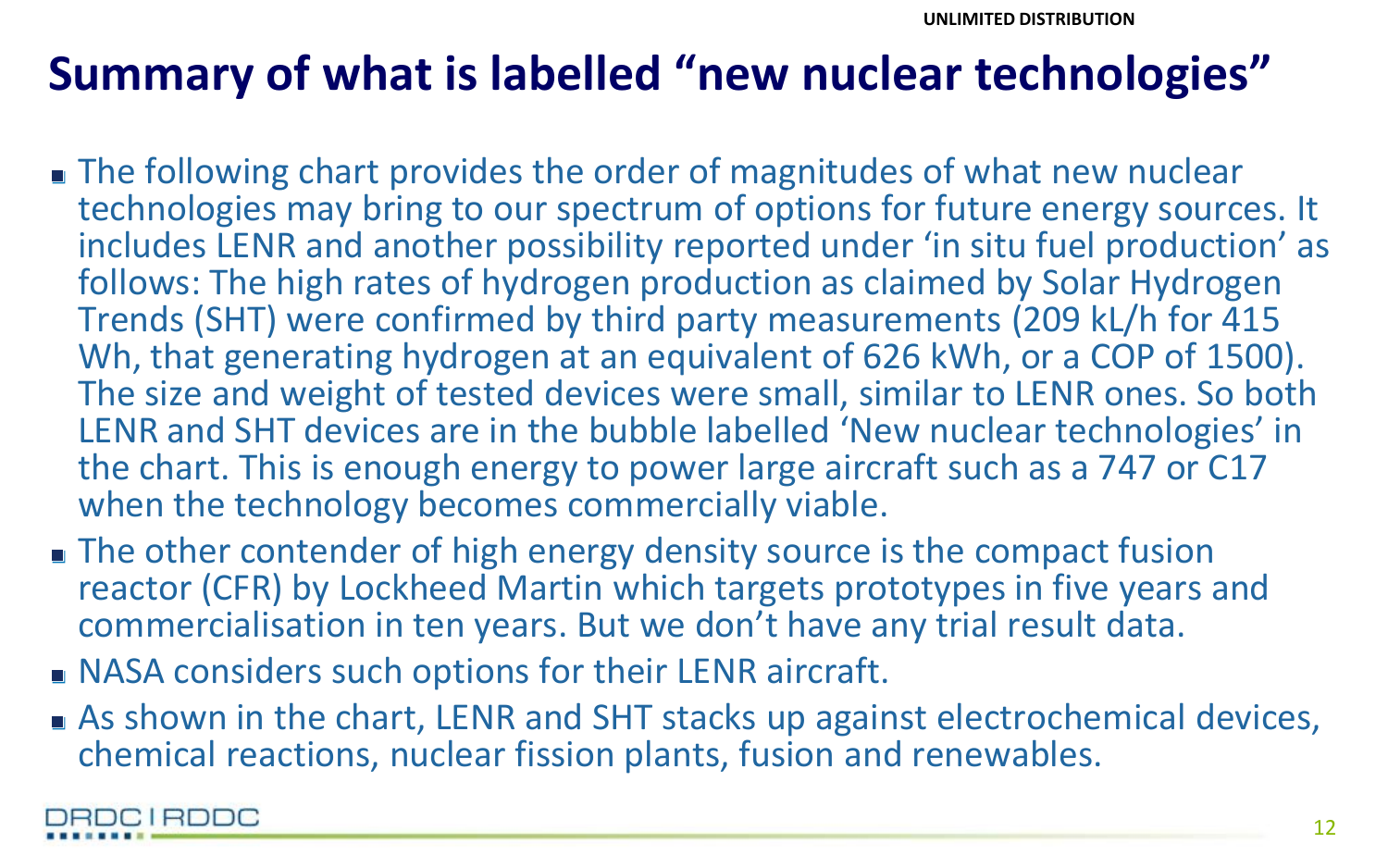**UNLIMITED DISTRIBUTION**

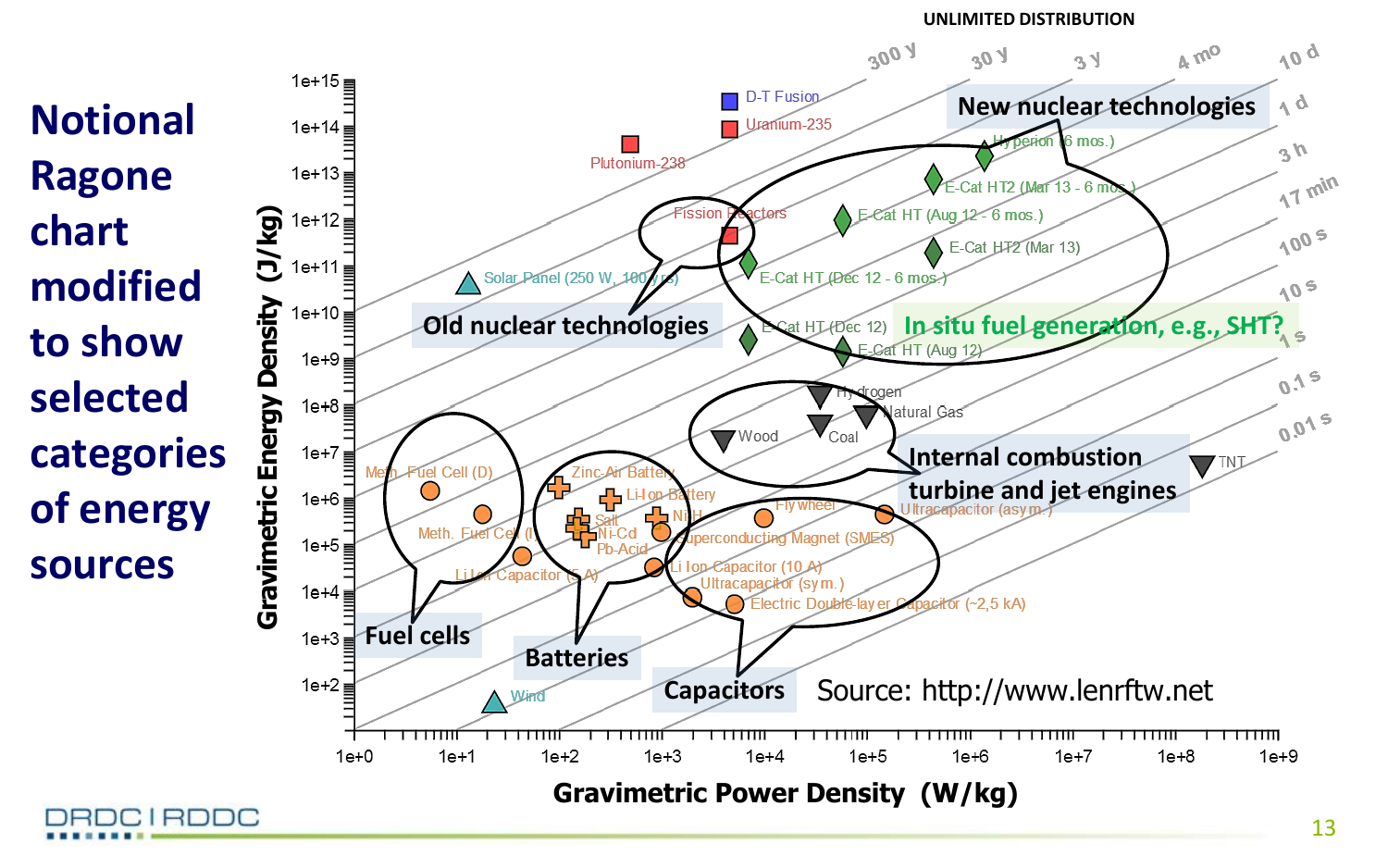## **Powering the capabilities of our future: Recommendations**

- Investigate the cost effectiveness of clean nuclear- and hydrogenbased power systems for off-grid (installations, communities and military bases) and autonomous platforms (air, land, surface, under water and space)
- Confirm the extreme environmental advantage of such systems (low GHGs during its use) over legacy power systems using jet fuels or diesel especially when fuels need to be air lifted
- Confirm the reliability, dependability, safety and technology readiness of the components and the control of such systems

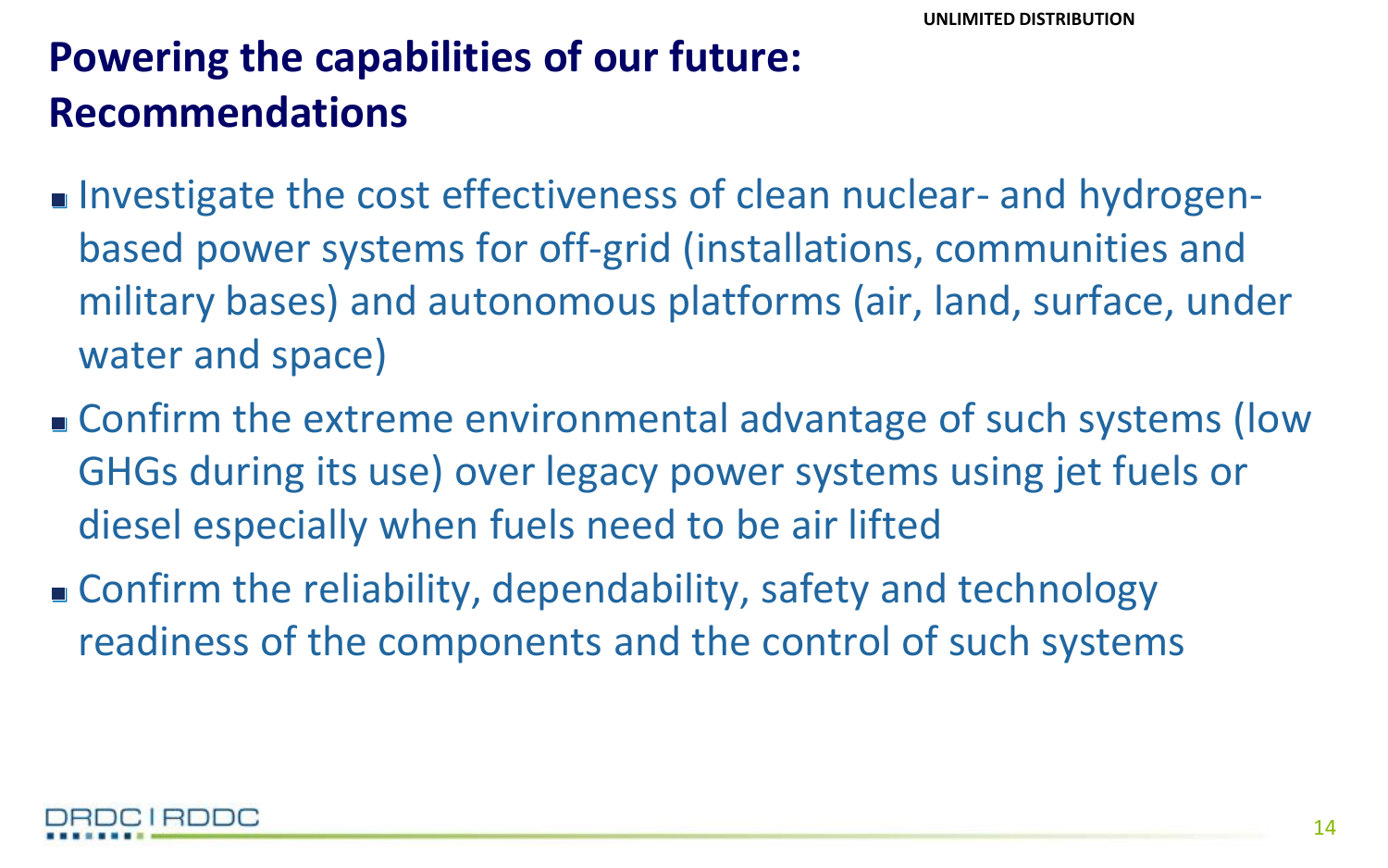### **POCs**

- **DRDC Chief Scientist Office** 
	- Paul Labbé, [Paul.Labbe@drdc-rddc.gc.ca](mailto:Paul.Labbe@drdc-rddc.gc.ca)
- Canadian Nuclear Laboratories
	- Blair Bromley, [Blair.bromley@cnl.ca](mailto:Blair.bromley@cnl.ca)
	- Nirmal Gnanapragasam, [Nirmal.Gnanapragasam@cnl.ca](mailto:Nirmal.Gnanapragasam@cnl.ca)

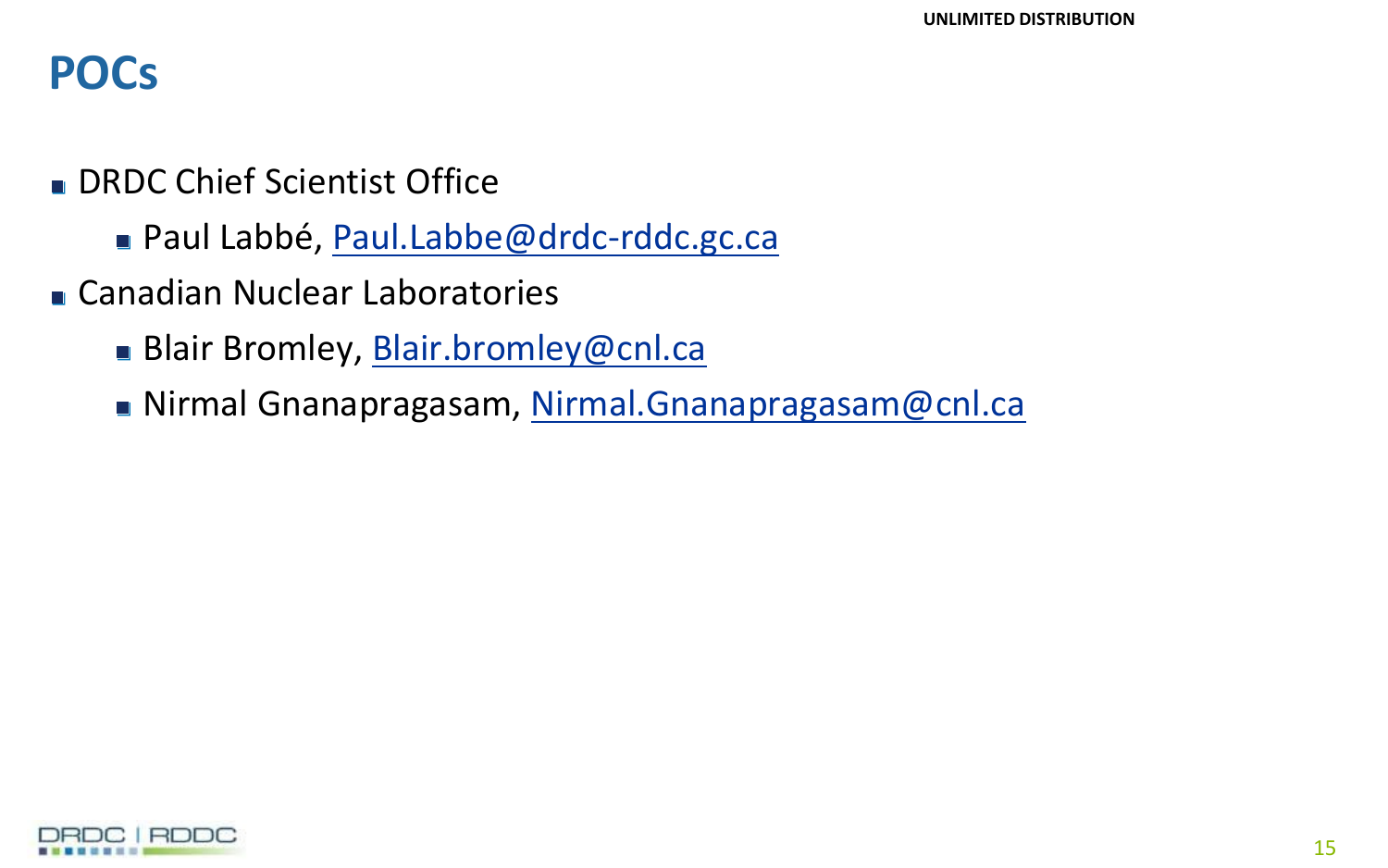# **Potential Collaborative Opportunities**

■ Integrated power solutions for dismounted soldiers, platforms, bases...

- **Energy storage**
- **Energy production**
- **Energy harvesting**
- **Power demand profiles (consumption)**

### ■ Operational energy for deployed operations

- **Alternative energy**
- Energy storage (thermal and electrical)
- Operational power demand profiles options analysis
- Wide operating temperature performance issues
- Methodologies/technologies to reduce energy consumption